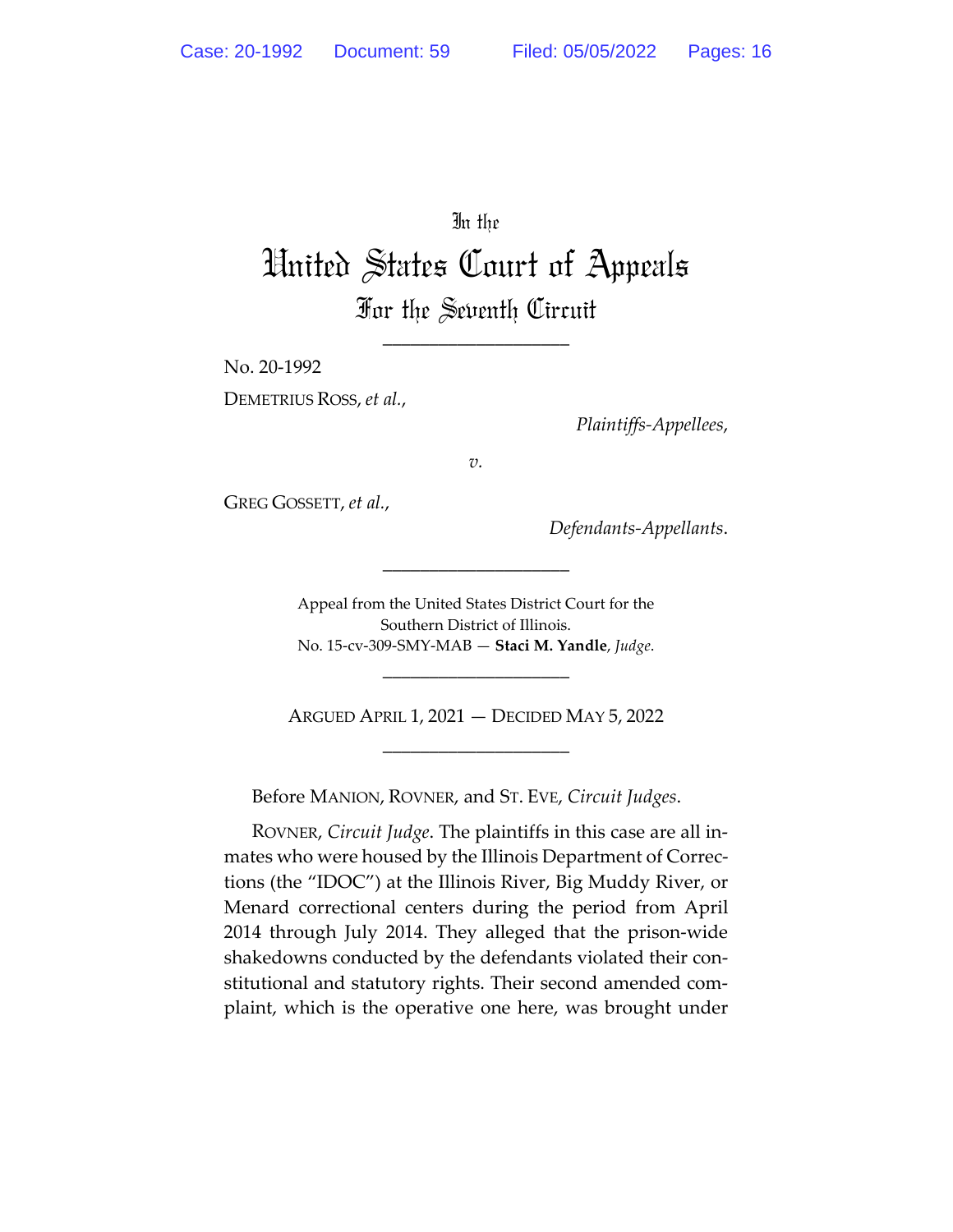42 U.S.C. § 1983 on behalf of the plaintiffs and all other similarly situated inmates in those three correctional centers during that time who were subjected to the shakedowns of their prison cells by the tactical teams. Relevant to this appeal, they allege that the planning and execution of the shakedowns violated the Eighth Amendment because it was designed to inflict pain and humiliation, as well as alleging conspiracy and failure-to-intervene claims under the Eighth Amendment. The plaintiffs allege that tactical team leaders of the IDOC conducted institution-wide shakedowns of inmates' cells at those correctional centers pursuant to a common policy or practice implemented, overseen, and encouraged by Department supervisors.

The district court consolidated a number of cases into this case, and the plaintiffs sought class certification, seeking to certify a class of inmates incarcerated in 2014 at: Menard from April 4-16, Illinois River from April 21-29, Big Muddy from May 12-19, and Lawrence from July 7-11. They sought certification only for claims against a discrete subset of the hundreds of defendants in this case, encompassing only the 22 defendants who were involved in supervisory roles for the shakedowns. The district court granted the proposed class certification, and the appellants now challenge that decision on appeal.

We review a district court's class certification determination only for abuse of discretion. *Gorss Motels, Inc. v. Brigadoon Fitness, Inc.*, 29 F.4th 839, 843 (7th Cir. 2022); *Bell v. PNC Bank, Nat'l Ass'n*, 800 F.3d 360, 373 (7th Cir. 2015). In determining whether the court abused its discretion, we consider whether the court misunderstood the applicable law or made clear errors of fact. *Id*.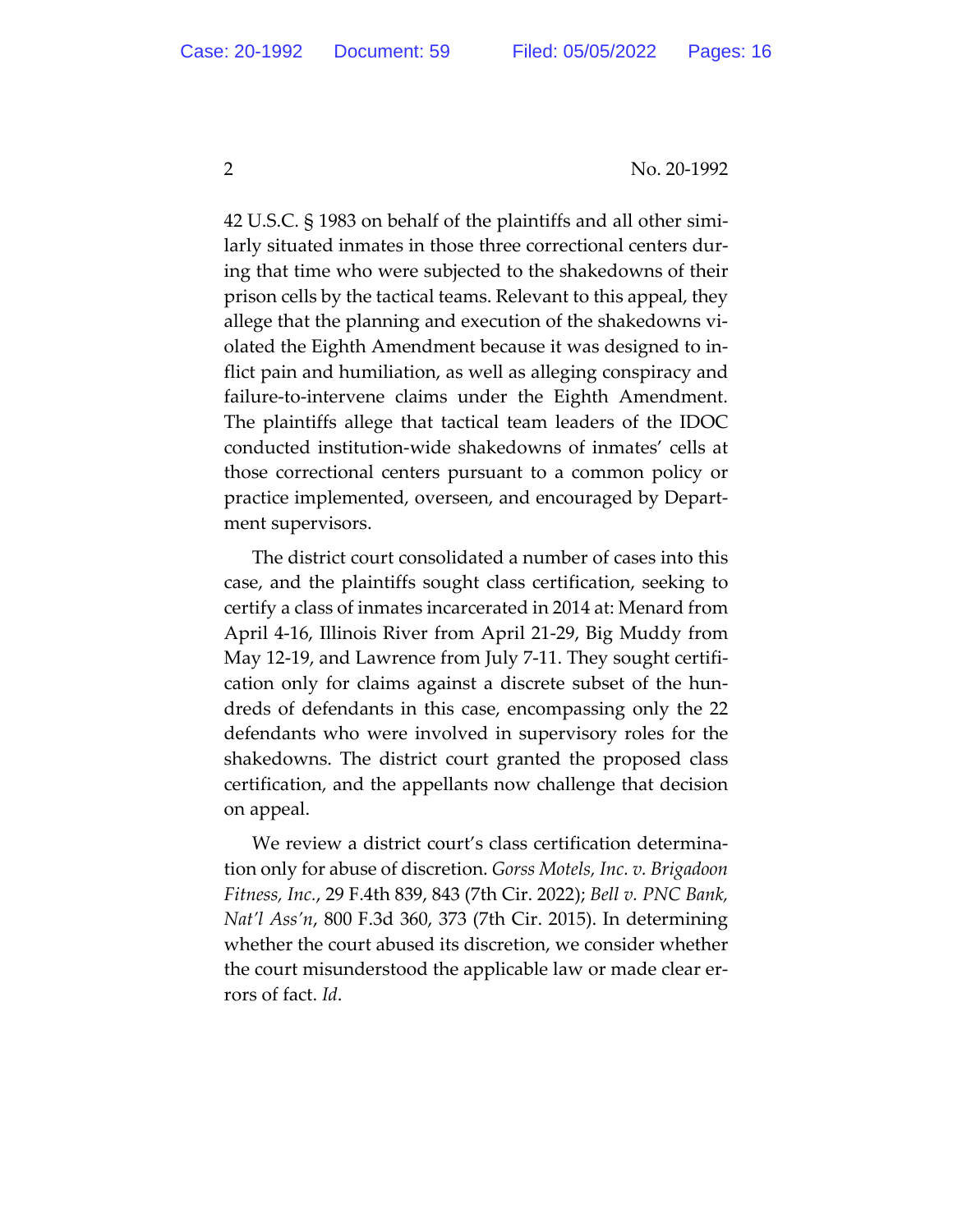We begin, then, with the facts as set forth by the district court in its determination. See Dist. Ct. Order at 1–4. In 2014, the IDOC's Chief of Operations, Joseph Yurkovich, and Deputy Chief of Operations, Michael Atchison, decided to execute prison-wide shakedowns for purposes of sanitation and to discover and remove contraband. Toward that end, they formed tactical teams supervised by senior IDOC officials, including head administrators from each of the prisons. They discussed the plan with the Statewide Tactical Commander, David White, and the Southern Regional Commander, Timothy McAllister, who created operations orders outlining the shakedown schedule and staffing needs.

Prior to the shakedown at each prison, White and/or McAllister discussed the actual operation of the shakedown with the prison warden and tactical commanders, and conducted three separate briefings. First, they would discuss the plan with tactical team commanders, wardens, and assistant wardens, including specific details as to how duties would be performed, what inmates would wear, and how inmates would be handcuffed, as well as discussing how tactical team members would conduct themselves and handle inmates. Next, the tactical team commanders and the assistant commanders discussed the shakedown plan with the members of the tactical team. Finally, the entire group would come together and discuss the plan, including the wardens, and McAllister or White.

That coordinated execution extended to the uniforms for the tactical team, and the sequence of events for the shakedown. Tactical team officers wore uniforms which contained no identifying insignia or name badges, thus making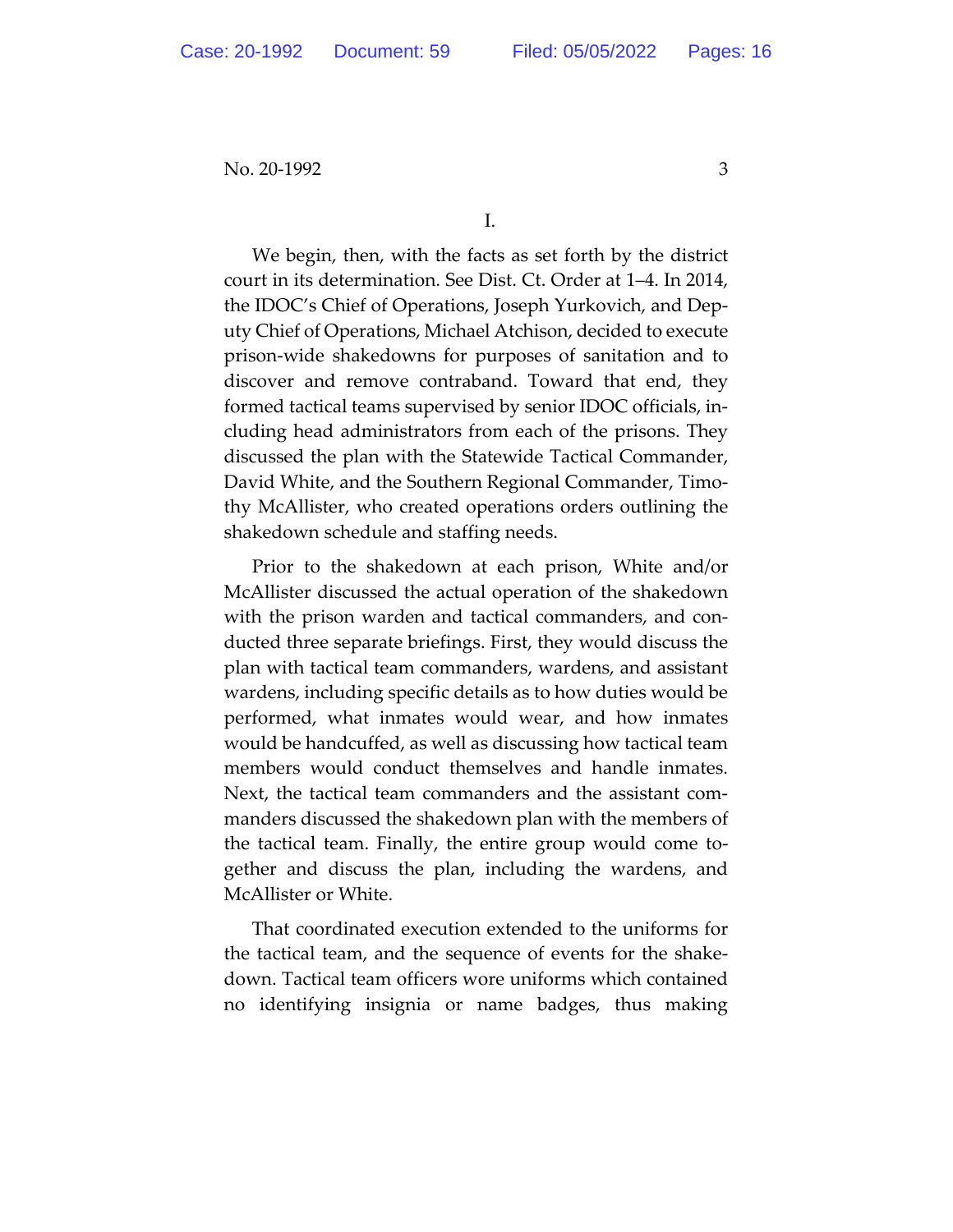identification of individual team members difficult, and which consisted of an orange jumpsuit, vest, gloves and helmet with face shield. Based on that distinctive uniform, the tactical teams were colloquially referred to as "Orange Crush" by inmates.

The shakedown itself proceeded in a deliberate, preordained manner, from the entry of the officers into the cell units all the way to the return of the inmates to their cells. The plaintiffs and defendants both agree that the shakedowns occurred and were executed according to a uniform plan under their supervision. They diverge, however, in the description of that plan.

As the court recognized, the plaintiffs describe the following sequence of events in the shakedowns. First, tactical team officers would enter the living units in a cacophonous manner, yelling loudly and banging their batons on the bars and railings of the unit. The tactical officers would then instruct inmates to strip and remove their clothing, and would order a "reverse" strip search, in which inmates would be required to manipulate their genitals and buttocks and then to put their hands into their mouths—a strip search sequence which the plaintiffs describe as demeaning and unsanitary.

Inmates were then commanded to put on a shirt, pants, and shoes, but were not allowed to don underwear. They were handcuffed in a position that is particularly painful and uncomfortable, in which their hands were behind their backs with their thumbs up and palms facing out. They were then marched to a holding area in a "nuts to butts" fashion, in which the genitals of inmates would come into contact with the backside of the inmate in front of them. They maintain that the tactical team members routinely pushed and shoved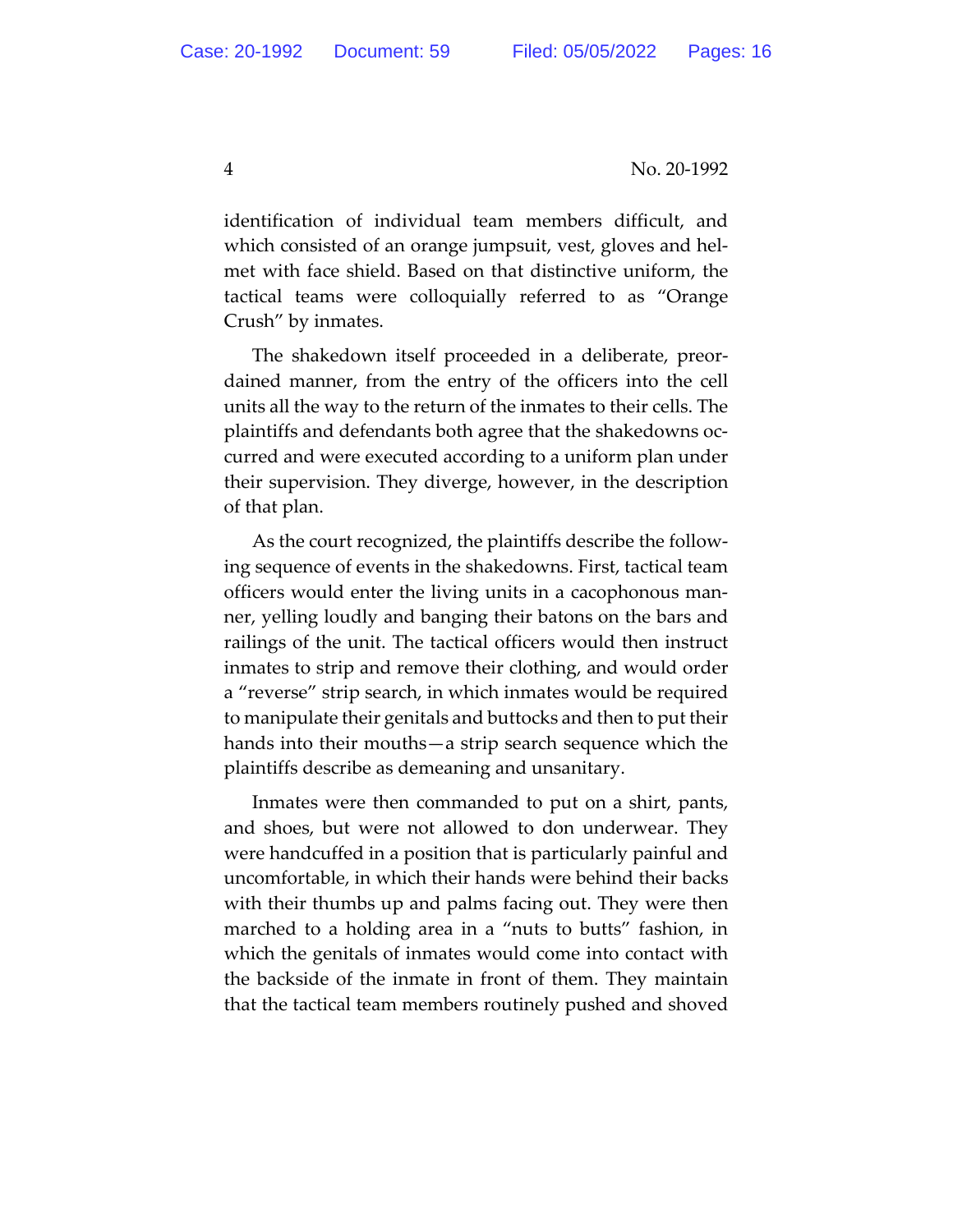inmates to ensure that such physical contact occurred. The holding areas included dining halls, gyms and chapels, and they were forced to remain in that holding area, handcuffed, either seated with their heads down or standing facing a wall, for 1 to 4 hours while the cells were searched. They were then returned to their cells in the same physically intrusive manner.

II.

Pursuant to Federal Rule of Civil Procedure 23(a), "[o]ne or more members of a class may sue or be sued as representative parties on behalf of all members only if: (1) the class is so numerous that joinder of all members is impracticable; (2) there are questions of law or fact common to the class; (3) the claims or defenses of the representative parties are typical of the claims or defenses of the class; and (4) the representative parties will fairly and adequately protect the interests of the class." Moreover, as relevant here, the plaintiffs also sought to demonstrate that "questions of law or fact common to class members predominate over any questions affecting only individual members, and that a class action is superior to other available methods for fairly and efficiently adjudicating the controversy." Fed. R. Civ. P. 23(b)(3). The appellants do not take issue with the district court's recitation of the facts, but argue that the district court erred in determining that the requirements of commonality, typicality, and predominance, were met.

## A.

As both the district court and the appellants recognize, in order to satisfy commonality, the plaintiffs' claim must "depend on a common contention" and "[t]hat common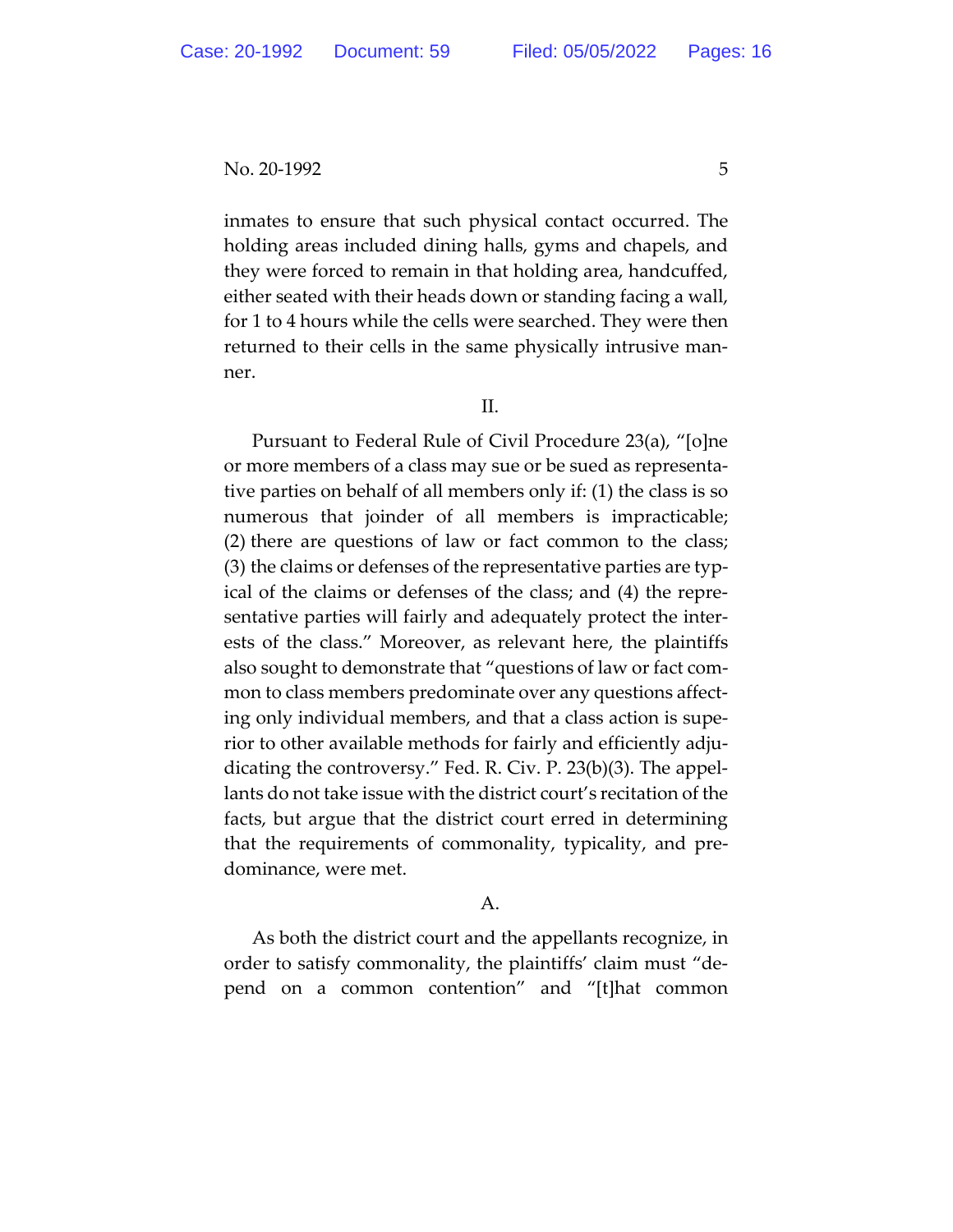contention … must be of such a nature that it is capable of classwide resolution—which means that determination of its truth or falsity will resolve an issue that is central to the validity of each one of the claims in one stroke." *Wal-Mart Stores, Inc. v. Dukes*, 564 U.S. 338, 350 (2011). The district court held that the plaintiffs satisfied that requirement because they alleged that the defendants acted pursuant to a common policy and implemented the same or similar procedures at each of the four institutions, and that the challenge was to the constitutionality of that common plan as enacted. Accordingly, the court held that the claims arise under the same constitutional requirements and require resolution of key common factual and legal questions, specifically: "whether Defendants developed and carried out a uniform policy and practice that had the effect of depriving the putative class members of their Eighth Amendment right to be free from cruel and unusual punishment; whether the shakedowns were executed in the manner Defendants contend or as Plaintiffs claim; whether Defendants engaged in a conspiracy to deprive the putative class members of their constitutional rights through the shakedowns; and whether the Defendants knew of, approved, facilitated and/or turned a blind eye to the alleged unconstitutional shakedowns." Dist. Ct. Order at 7. The court held that those questions would generate common answers, and that, "[i]n particular, the answer to whether Defendants developed and carried out a uniform policy and practice that had the effect of depriving the putative class members of their Eighth Amendment right to be free from cruel and unusual punishment does not require individualized consideration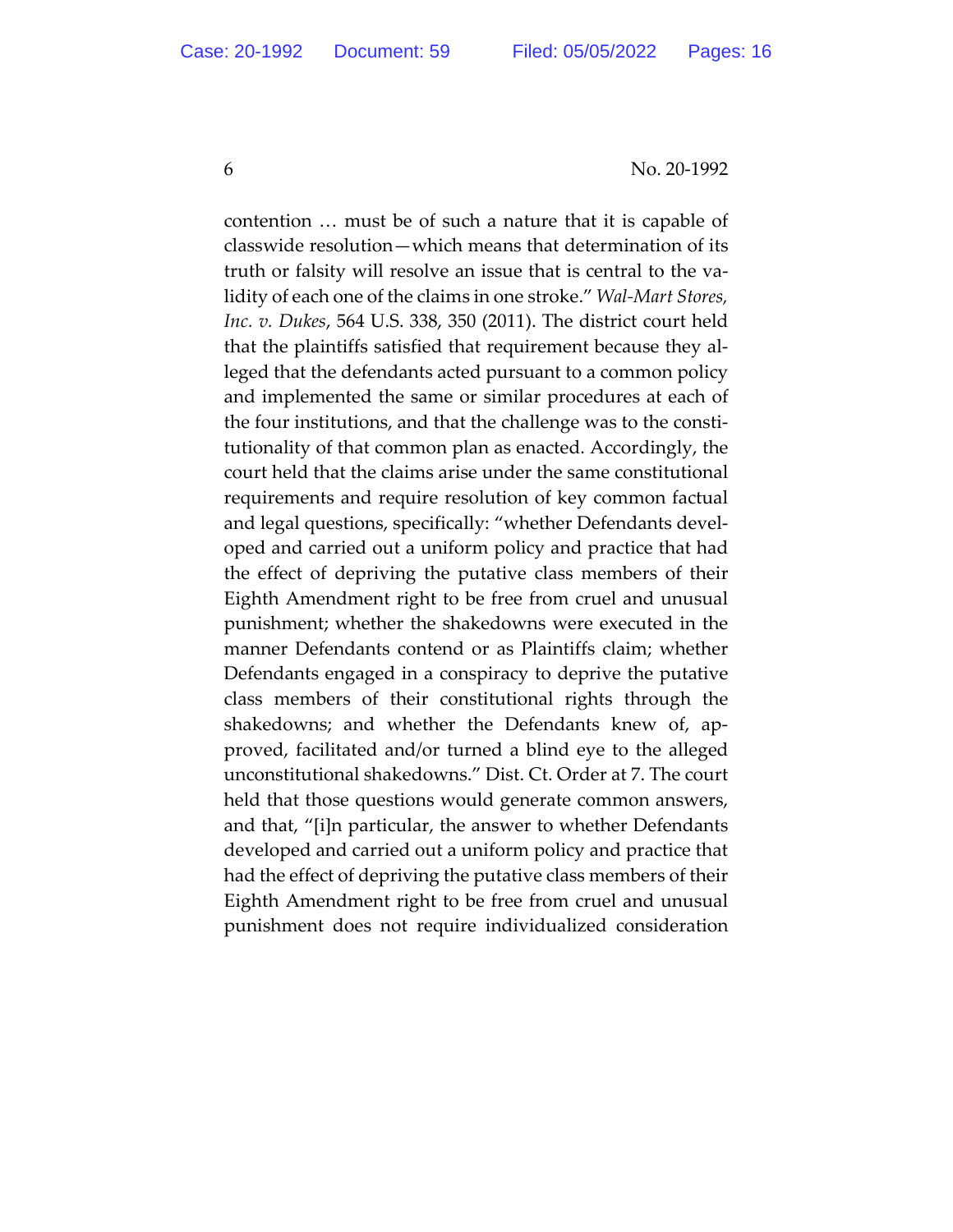and will resolve the liability aspect of this litigation and for each of the class claims." *Id*.

The appellants argue that *Wal-Mart* requires a different result. They contend that the plaintiffs may be able to establish commonality by showing the existence of an unconstitutional policy, but that under the reasoning in *Wal-Mart* the plaintiffs need to present "significant proof" of that policy, including its unconstitutional aspects, at the class certification stage. They assert that the plaintiffs failed to present significant proof that "the policy existed as plaintiffs claimed it did." The proof required by the appellants was not that a common policy and plan existed—they concede it did—but that the policy which existed was the one alleged by the plaintiffs with its unconstitutional provisions rather than the one alleged by them. The district court properly rejected that argument, recognizing that the analysis sought by the appellants is appropriate in an examination of the merits, but is not the proper focus in a class certification determination.

*Wal-Mart* itself is instructive as to that distinction. In that case, the plaintiffs, current and former female employees of Wal-Mart, alleged that the discretion exercised by their local supervisors over pay and promotion matters violated Title VII by discriminating against women. *Id*. at 342. In contrast to the present case, in *Wal-Mart* it was uncontested that there was no written or explicit corporate policy against the advancement of women. In fact, the existence of *any* uniform policy was itself contested. The Court described the basic theory of the plaintiffs' case as "that a strong and uniform 'corporate culture' permits bias against women to infect, perhaps subconsciously, the discretionary decisionmaking of each one of Wal-Mart's thousands of managers—thereby making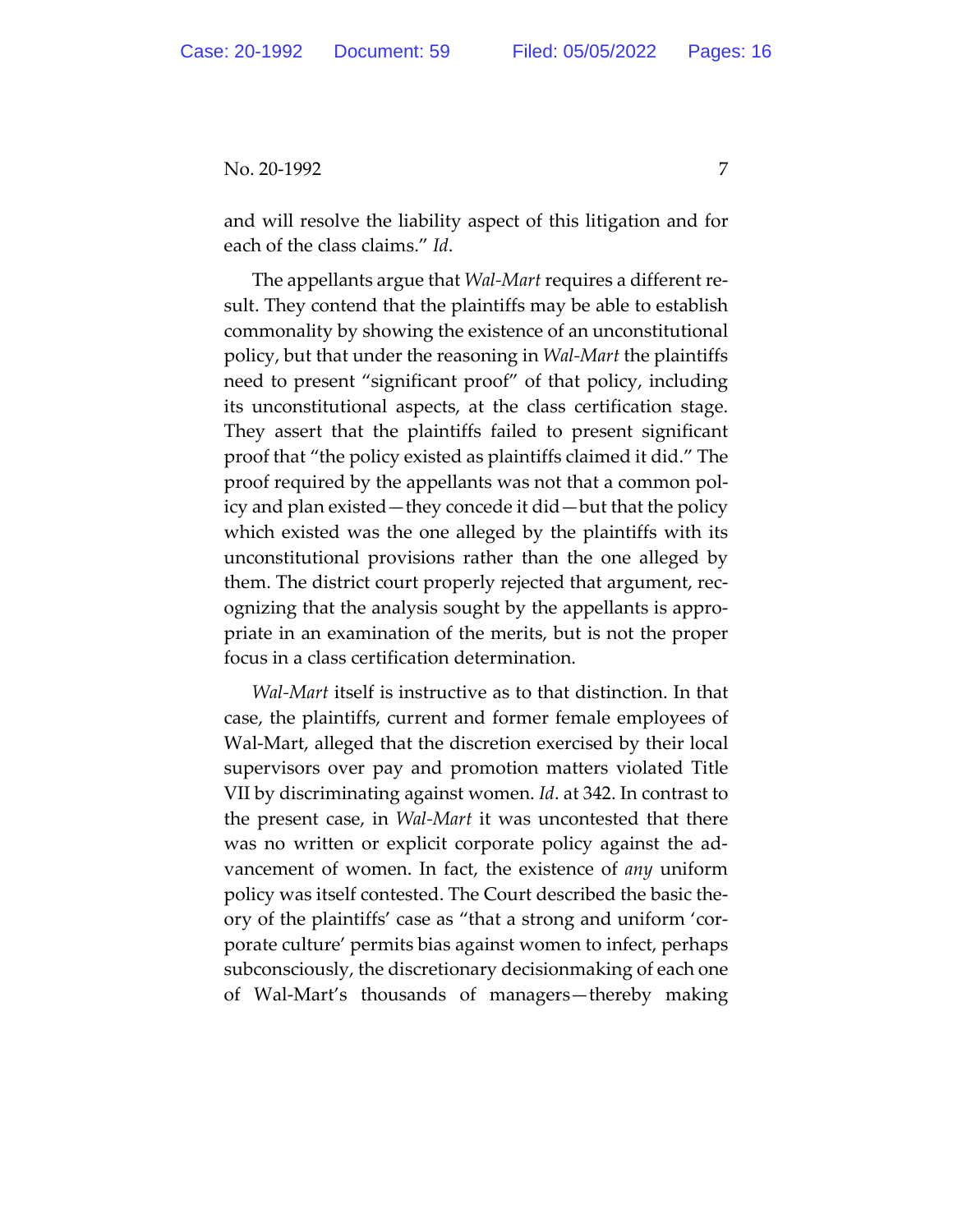every woman at the company the victim of one common discriminatory practice." *Id*. at 345. Accordingly, the Court held that proof of commonality necessarily overlapped with the merits as to the contention that Wal-Mart engaged in a pattern or practice of discrimination, in that the answer to the crucial question as to why each class member was disfavored was incapable of a common answer absent "some glue holding all the alleged *reasons* for all those decisions together." *Id*. at 352. (emphasis in original). That glue, the Court held, could be provided by "significant proof" that Wal-Mart operated under a general policy of discrimination. *Id*. at 353. Plaintiffs' evidence, however, demonstrated only a corporate policy of allowing discretion by local supervisors over employment matters. *Id*. at 355. The Court recognized that "[o]n its face, of course, that is just the opposite of a uniform employment practice that would provide the commonality needed for a class action; it is a policy *against having* uniform employment practices." *Id*. Therefore, the evidence by the plaintiffs was insufficient to demonstrate commonality.

In contrast, the evidence that was lacking in *Wal-Mart* that the alleged discriminatory actions were undertaken pursuant to a uniform policy—is not only present in this case, it is undisputed. The appellants concede that the shakedowns were conducted according to a uniform plan created and implemented by the appellants, and that the plan was executed in a uniform manner under their supervision. There is no need for the plaintiffs to provide "significant proof" of the existence of a uniform policy precisely because its existence is conceded. The only dispute is the content of that uniform policy—specifically, whether that uniform policy reflected the version alleged by the plaintiffs or the one alleged by the defendants. That is a merits question, however. Either way, the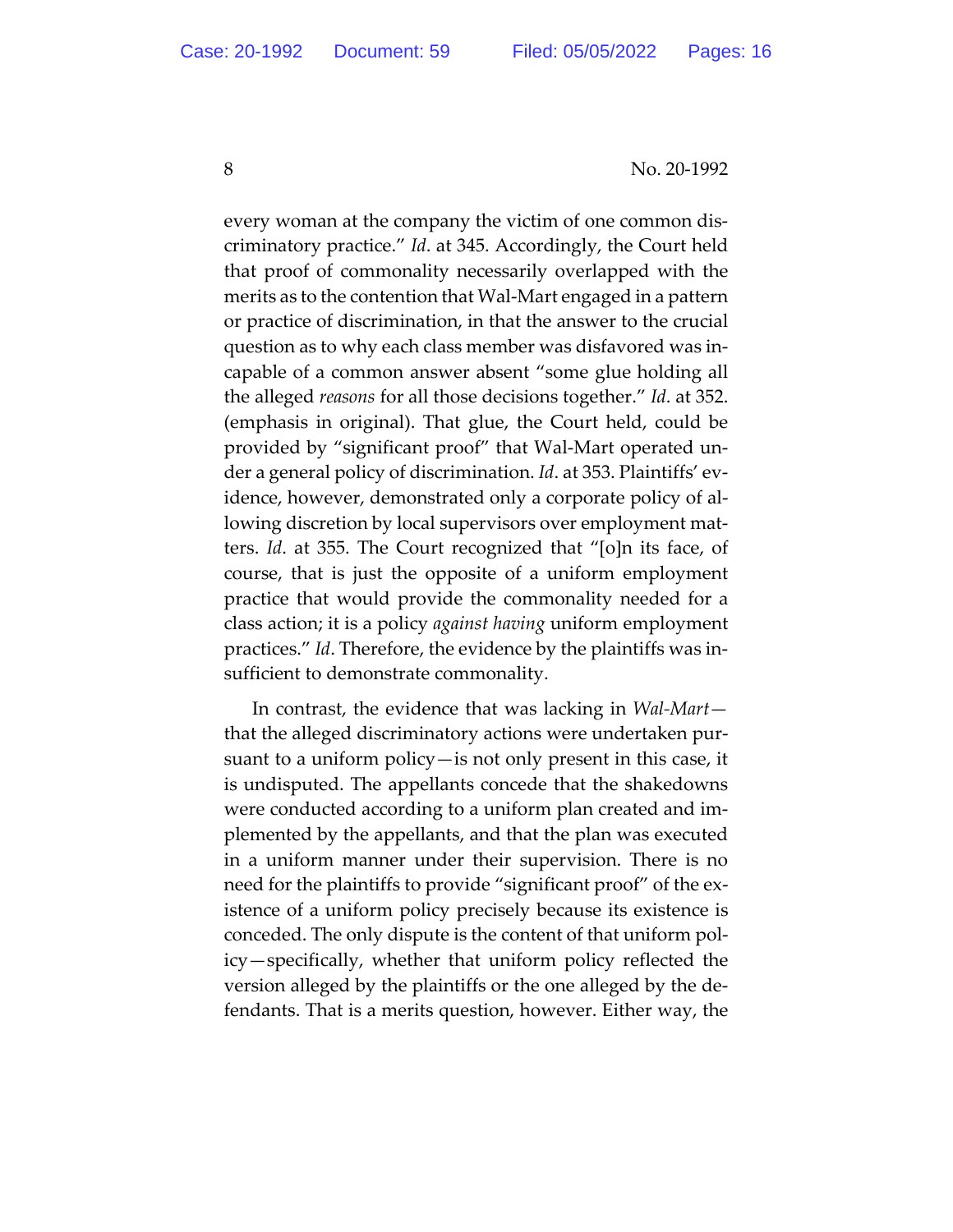issue as to the constitutionality of the policy is capable of a common answer applicable to all of the defendants. If the policy is as the defendants allege and those provisions are constitutional, then the defendants will be entitled to a judgment in their favor. If the policy is as the plaintiffs allege and they can demonstrate that those uniform provisions are unconstitutional, then the plaintiffs will succeed. Either way, resolution of the question will provide a common answer as to the claims of the putative class that the shakedown policy created and implemented by the supervisors violated their constitutional rights. The district court therefore properly concluded that the appellants' arguments as to the content of the uniform policy were not relevant to the class certification context, but rather would be appropriate in a motion for summary judgment. The district court did not abuse its discretion in finding that the commonality requirement was met on these facts. And because the appellants' typicality argument here mirrored the arguments as to commonality, there is no abuse of discretion as to that holding either.

## B.

That leaves the remaining challenge by the appellants, which is to the district court's determination that the predominance factor was met. One of the provisions of Rule 23(b) must be satisfied in order to maintain a class action, and the district court held that Rule 23(b)(3) had been met. See Fed. R. Civ. P. 23. That provision requires the court to find that "questions of law or fact common to class members predominate over any questions affecting only individual members, and that a class action is superior to other available methods for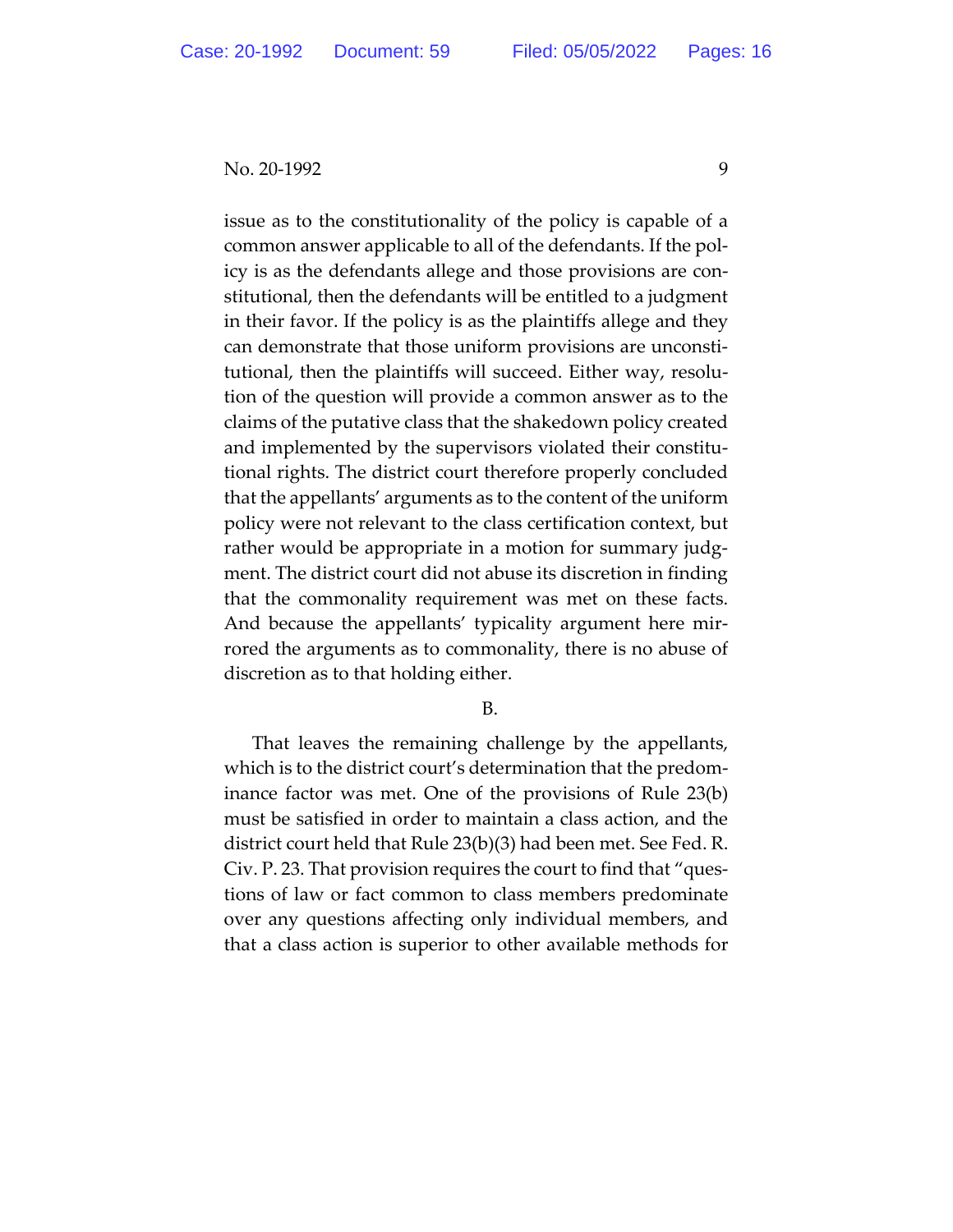fairly and efficiently adjudicating the controversy." *Id*. at  $23(b)(3)$ .

The Rule 23(b)(3) standard "requires a showing that *questions* common to the class predominate, not that those questions will be answered, on the merits, in favor of the class." *Amgen Inc. v. Connecticut Ret. Plans & Tr. Funds*, 568 U.S. 455, 459 (2013); see also *Gorss Motels*, 29 F.4th at 845 ("it is the method of determining the answer and not the answer itself that drives the predominance consideration"). As the district court recognized, the predominance requirement is met "when common questions represent a significant aspect of a case and can be resolved for all members of a class in a single adjudication." Dist. Ct. Order at 10; *Gorss Motels*, 29 F.4th at 844. "An individual question is one where members of a proposed class will need to present evidence that varies from member to member; a common question is one where the same evidence will suffice for each member to make a *prima facie* showing or the issue is susceptible to generalized, classwide proof." *Gorss Motels*, 29 F.4th at 843–44; *Tyson Foods, Inc. v. Bouaphakeo*, 577 U.S. 442, 453 (2016).

Citing numerous cases, the district court recognized that courts routinely have found that common questions predominate where the case claims the existence of a widespread or uniform practice. Dist. Ct. Order at 11. The court held that the issues as to liability are common and predominate in this case, and that any variation in the particular experiences of class members would primarily impact the type and amount of recoverable damages, and would not defeat predominance. *Id*. at 11–12, citing *Tyson Foods*, 577 U.S. at 453 ("[w]hen one or more of the central issues in the action are common to the class and can be said to predominate, the action may be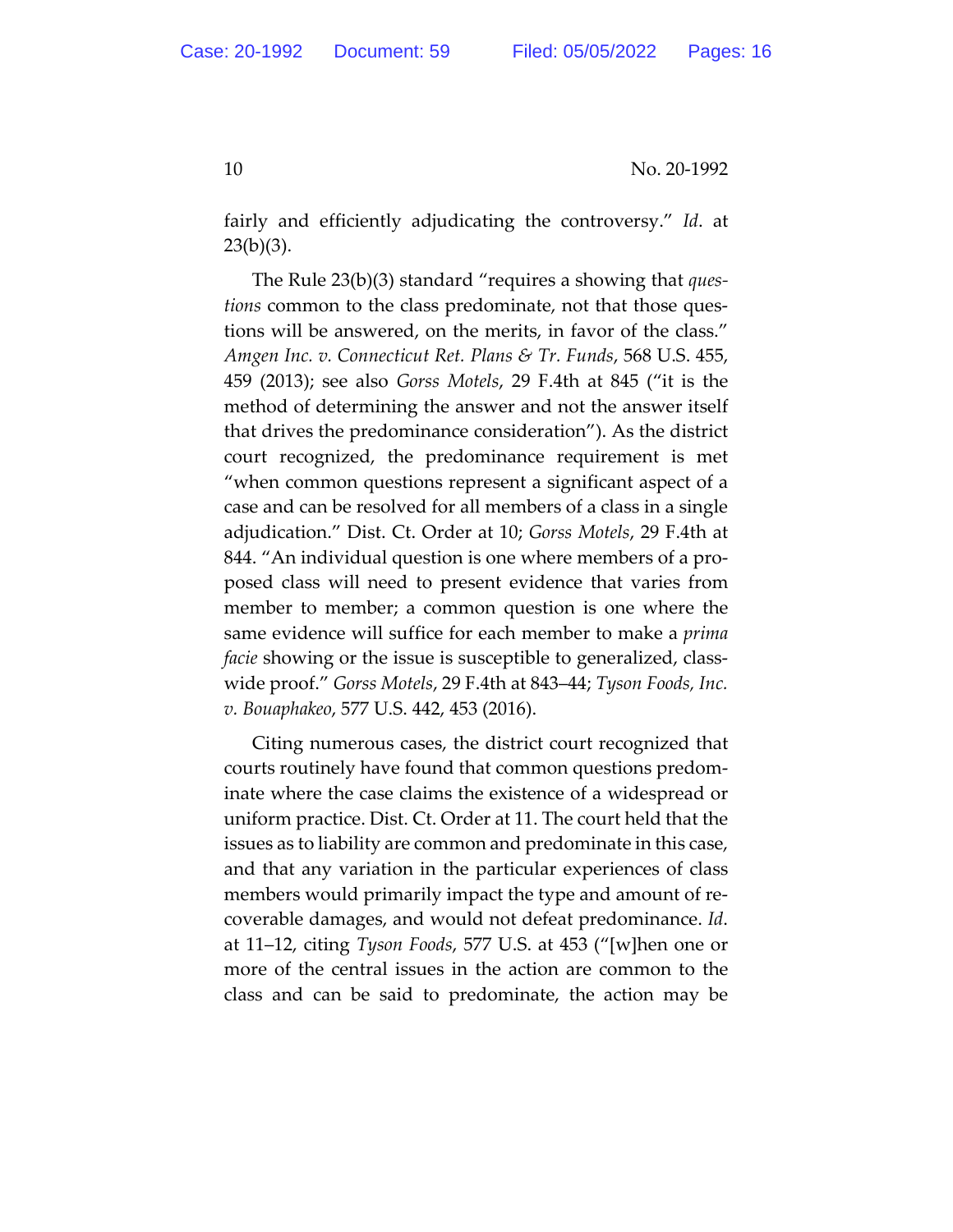considered proper under Rule 23(b)(3) even though other important matters will have to be tried separately, such as damages or some affirmative defenses peculiar to some individual class members")(internal quotation marks omitted). The court also held that a class action was superior to other available methods for the fair and efficient adjudication of the controversy, under Rule 23(b)(3). Because of the number of putative class members and the common questions of law and fact that predominate as to those defendants, the court held that a class action would serve the economies of time, effort and expense and prevent inconsistent results. *Id*. at 12.

The appellants argue that the predominance requirement is not met because individual issues would dominate and would require thousands of mini-trials in order to determine which component of the policy each inmate was subjected to. They further assert that supervisor liability cannot be found unless the supervisor, with knowledge of the subordinate's conduct, approves the conduct, and therefore that supervisor liability claims are less appropriate for class-wide resolution. Both of these arguments, however, stem from the same misunderstanding of the issues presented in the claims of the putative class against these 22 defendants. The plaintiffs did not seek class status as to each and every defendant involved in the shakedown. The proposed class in this case relates only to the claims against the 22 supervisors responsible for the creation and implementation of the uniform shakedown plan, and the allegations are that the plan itself utilized measures designed to inflict pain or humiliation with no penological purpose, and therefore that the defendants violated the Eighth Amendment in their actions in imposing those conditions on the inmates. The defendants have maintained throughout this action that the shakedown plan was imposed in the same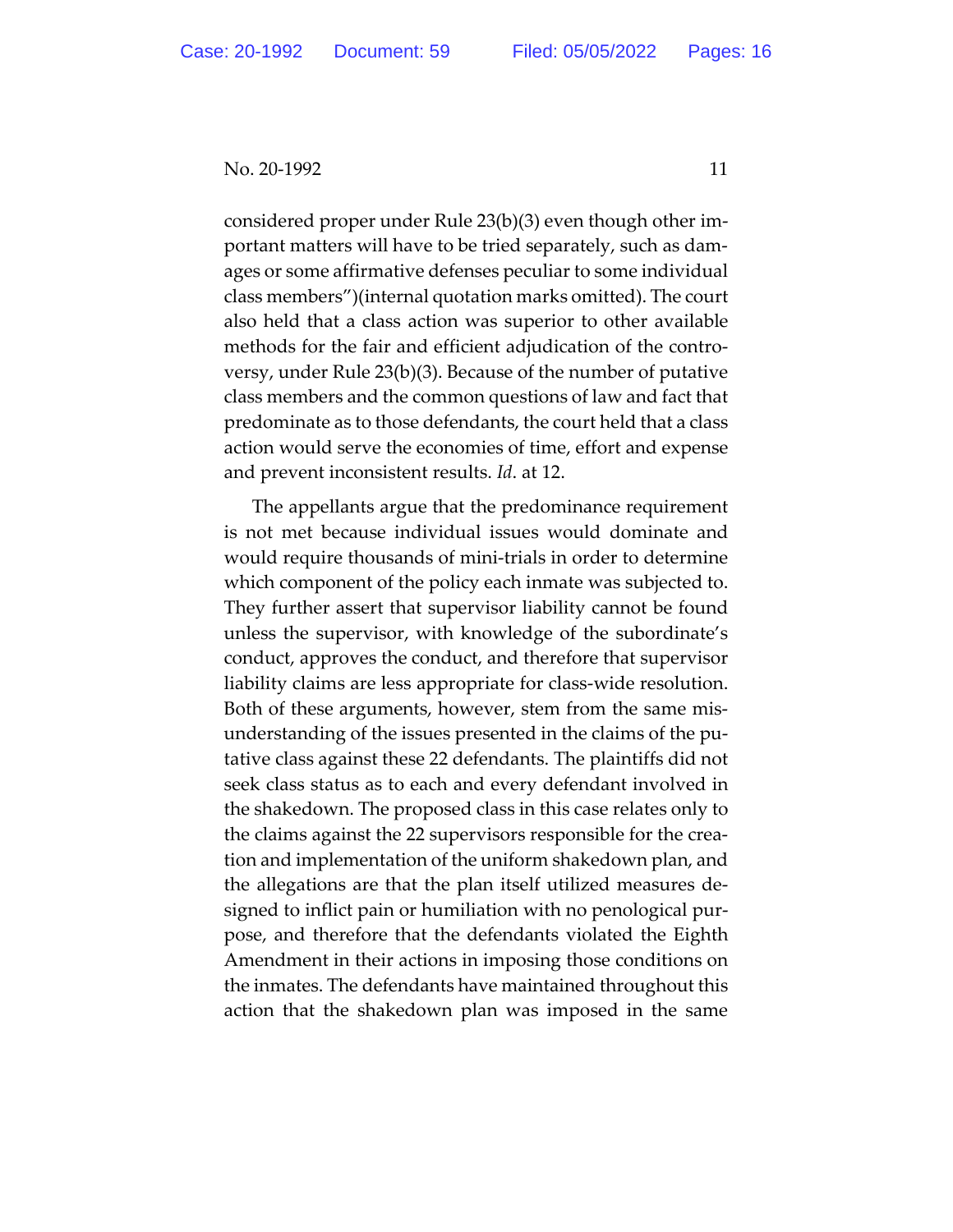manner at each institution, that safeguards were in place to ensure that everyone was aware of the plan, and that supervisors were present to ensure uniform execution of it. And the plaintiffs point to the consistent survey responses from 300 tact team members stating that they saw no member of the tact team deviate from the common plan that had been communicated to them. There is no dispute at this point in the litigation, then, that the shakedowns were conducted pursuant to a uniform plan.

In its memorandum in opposition to the motion for class certification in the district court, the appellants set forth the three constitutional claims common to each putative class member alleged by the plaintiffs as follows: "(1) Defendants designed and implemented procedures to be followed during all four shakedowns that were abusive and humiliating, rather than in furtherance of any proper penological purpose, in violation of the Plaintiffs' Eighth Amendment rights, (2) Defendants reached an agreement to deprive the class of their constitutional rights and to protect one another from liability for that deprivation, and (3) Defendants knew that the class's Eighth Amendment rights were about to be violated and failed to intervene to prevent the constitutional violation. Doc. 491 at 14. Nothing in those allegations requires mini-trials, let alone thousands of them.

The focus of each claim is on the requirements of the uniform plan that was used in the shakedowns, and the dispute at trial is between the two parties' different versions of the shakedown plan. We recognized in *Gorss* that similar claims of uniform behavior, such as those involving a uniform form or standardized agreement, are the type of claims that are amenable to class-wide proof and therefore capable of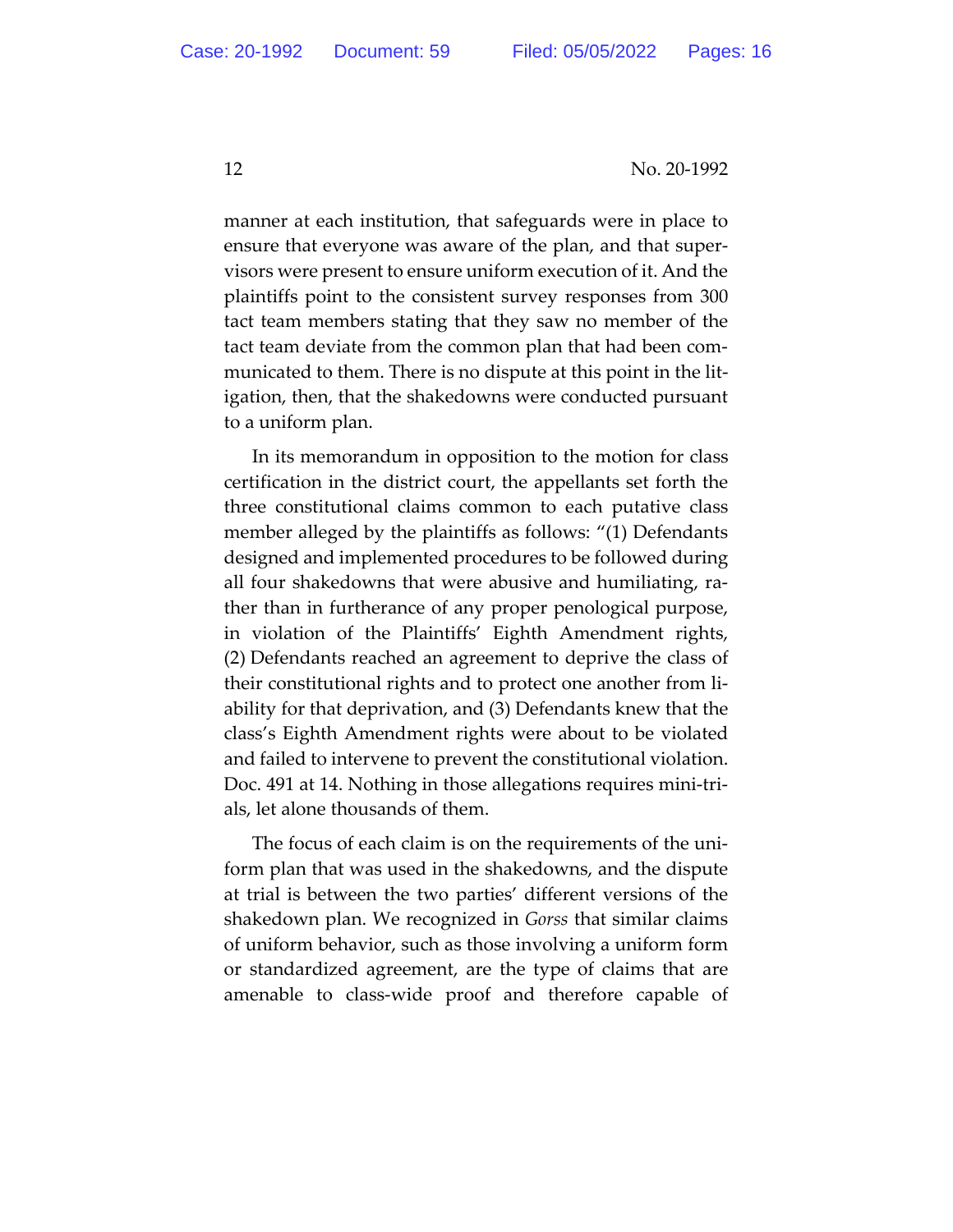satisfying the predominance inquiry. 29 F.4th at 844. Here, the mini-trials envisioned by the appellants relate to the conduct of individual officers with respect to individual inmates, but class status was not sought as to those defendants. The class action relates only to the supervisors, and the claims relate only to their actions with respect to the design and implementation of the allegedly-unconstitutional policy.

For that reason, the appellants' argument that supervisory liability cases are poorly suited to classwide resolution is similarly flawed. The appellants argue that supervisor liability is especially inappropriate where the evidence shows at worst that non-supervisory defendants departed from the policy set by the supervisors, because of the need for individualized evidence of the supervisor's knowledge and approval of the non-supervisor's actions. But that is the opposite of the allegations here. The class action against the supervisors here is decidedly not based on aberrant actions by rogue non-supervisors. It is premised entirely on the constitutionality of the procedures that were part of the plan designed and implemented by the supervisors, which allegedly were planned to cause pain or humiliation with no penological justification. Therefore, the argument as to the need for individual evidence for supervisor liability is inconsistent with the claims asserted here (and in any case was not itself raised in the district court.) The type of failure-to-intervene claims that would render supervisor liability dependent on individual facts are not present here, and the mere possibility of other legal theories or individual cases is insufficient to defeat predominance.

Even as to damages, the issue would be which of the unconstitutional actions the inmate experienced, but given the agreement that the shakedowns were carried out pursuant to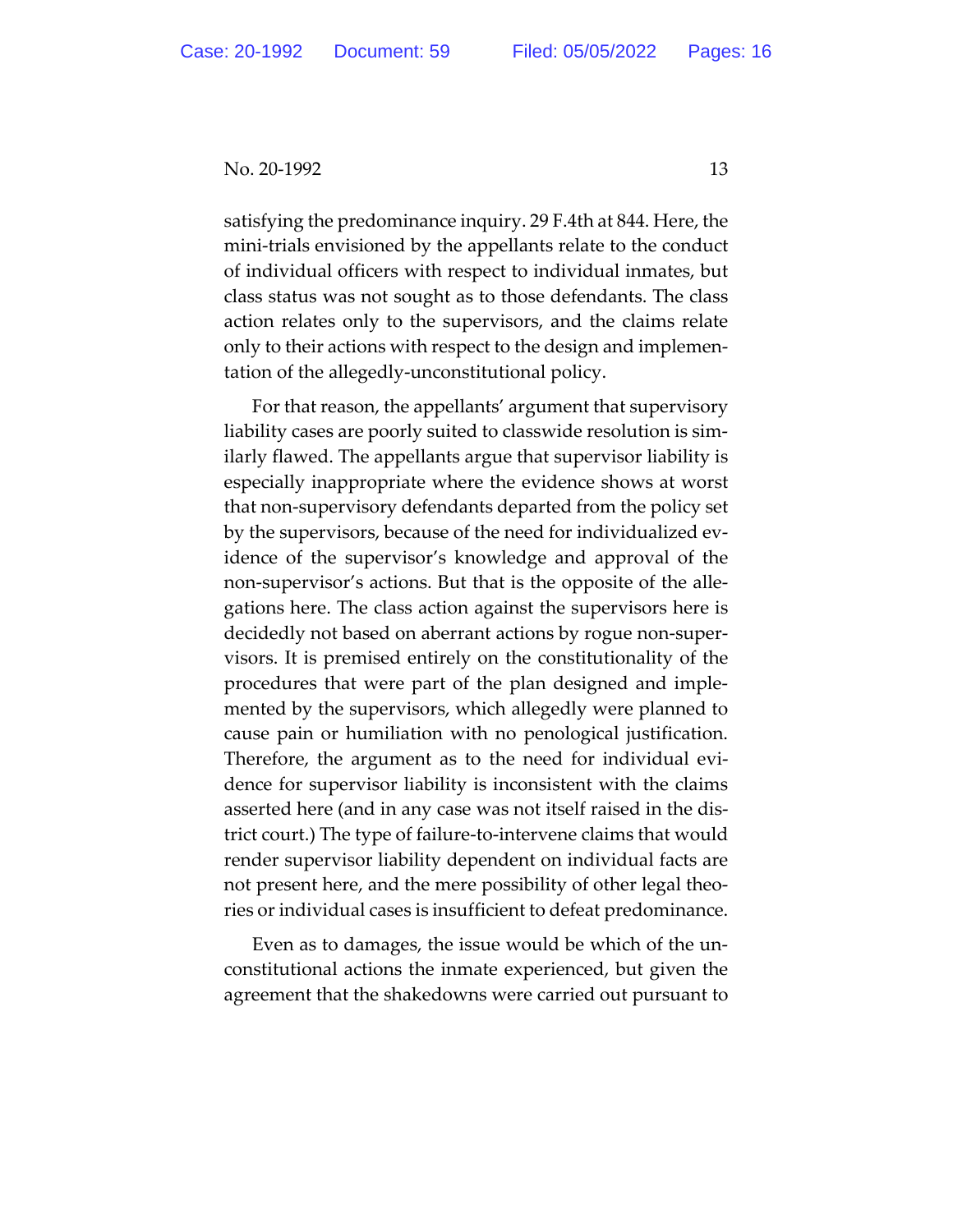the same procedures, that issue is as likely to be resolved by a determination of the uniform practice at the particular facility that day, rather than one reliant on testimony from an individual. Individual testimony would be necessary only as to claims that individuals acted in a manner inconsistent with the uniform policy and in an unconstitutional manner, but those claims are not asserted as to these defendants and this putative class. Even assuming a damages assessment would require individual evidence, however, the court did not abuse its discretion in determining that the common issues as to liability establish predominance. See *Tyson Foods*, 577 U.S. at 453–54 ("[w]hen one or more of the central issues in the action are common to the class and can be said to predominate, the action may be considered proper under Rule 23(b)(3) even though other important matters will have to be tried separately, such as damages or some affirmative defenses peculiar to some individual class members") (internal quotation marks omitted); *Arreola v. Godinez*, 546 F.3d 788, 801 (7th Cir. 2008) (holding that the need for individual damages determination did not require denial of the motion for class certification).

Finally, with respect to predominance, the appellants argue that the district court failed to engage in the proper inquiry in that the court did not discuss the elements of the claims and apply the inquiry to those elements. See *Santiago v. City of Chicago*, 19 F.4th 1010 (7th Cir. 2021). But the district court in fact addressed the only arguments they made in the district court as to the elements of the claims. In the district court, they argued that predominance requires an examination of the substantive elements of the claims, and that the differing testimony of the putative class members and the plaintiffs dissolved their claim as to the substance of the uniform practice. They then argued that without that uniform practice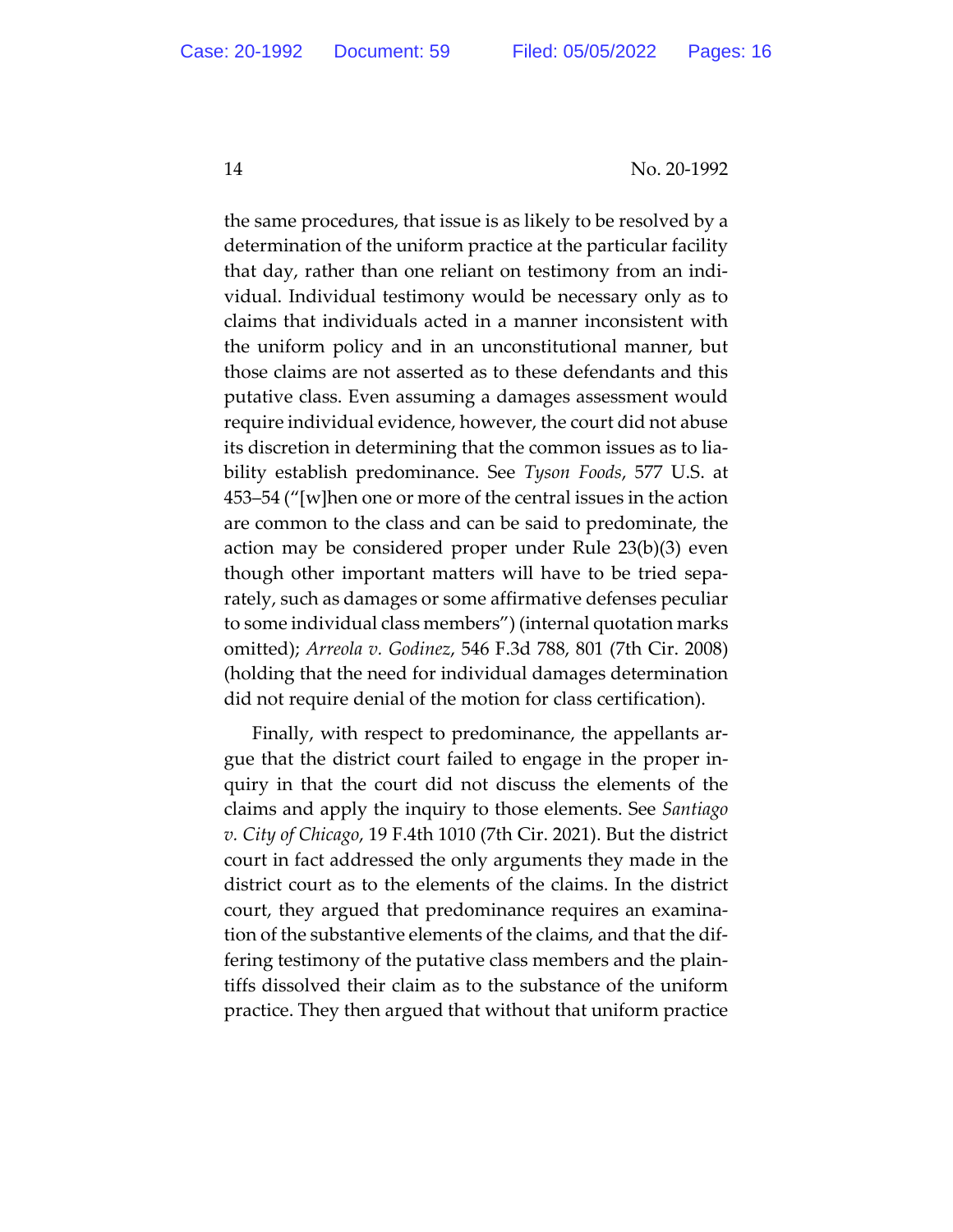as alleged by the plaintiffs, the class members would have to prove individualized facts to demonstrate the elements of liability. They have repeated that argument to this court, and expanded it with examples, such as arguing that individual evidence would be required as to whether handcuffs were too tight for each individual inmate. That argument again assumes that the claims are based on the actions of individual officers; they are not. For instance, as to the handcuffing, the claim is that the plan unconstitutionally mandated the use of a particularly painful handcuff position that had no corresponding penological benefit. The evidence as to that claim would relate to what handcuffing method was mandated, and what the reasons were for its use. It is a common question not an individualized one. The appellants' argument once again is based on the notion that the plaintiffs had failed to establish that the uniform practice was as they alleged, and that any unconstitutionality would stem from actions of individuals.

As we have repeatedly emphasized, however, the class certification analysis is not an examination of the merits:

> "'a court weighing class certification must walk a balance between *evaluating* evidence to determine whether a common question exists and predominates, *without weighing* that evidence to determine whether the plaintiff class will ultimately prevail on the merits.' *Bell v. PNC Bank, N.A.*, 800 F.3d 360, 377 (7th Cir. 2015) (emphases added). We recognize the contradiction built into the standard. The judge must examine the evidence for its cohesiveness while studiously ignoring its bearing on merits questions[.]"